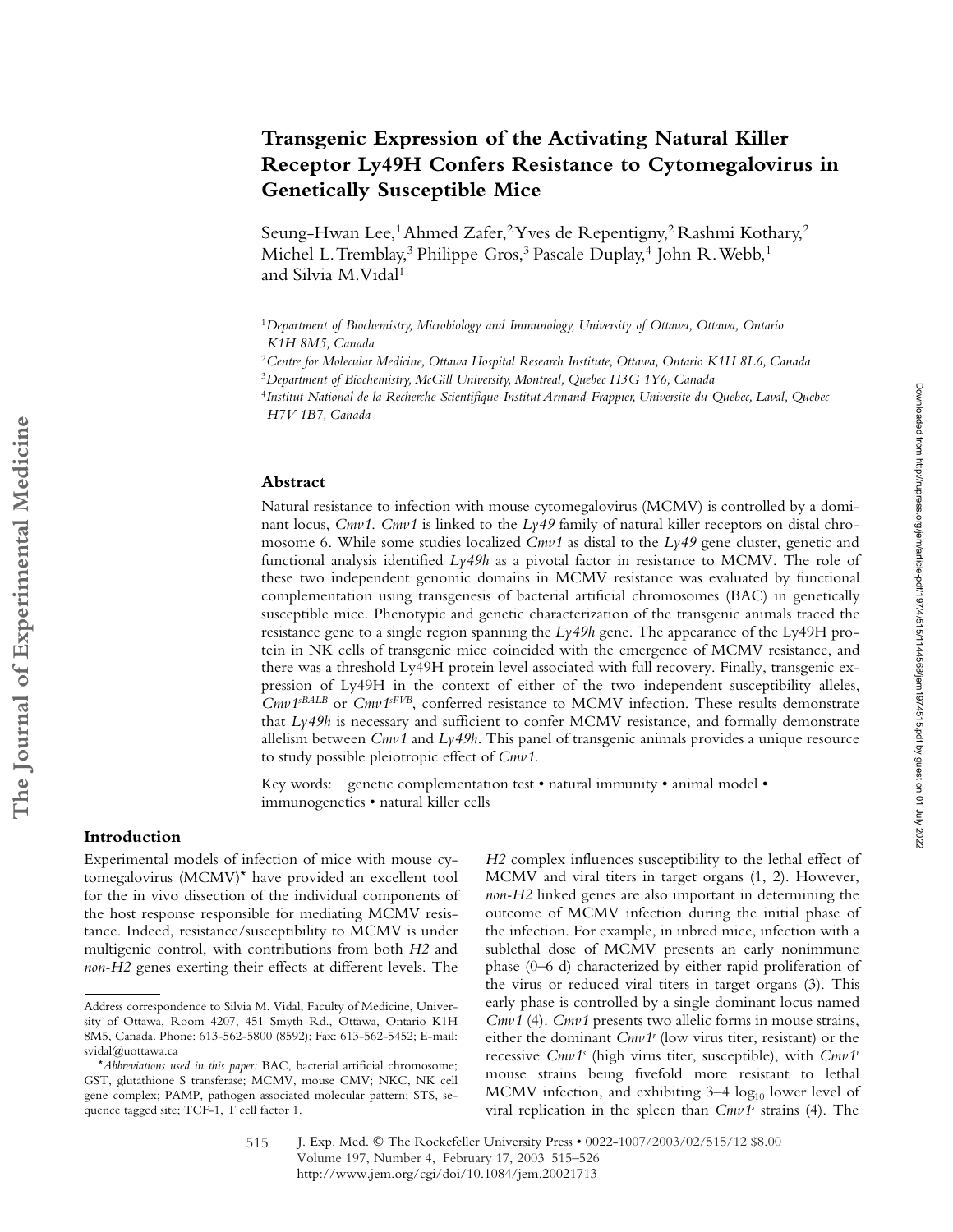*Cmv1* locus is related to NK cells, a set of lymphocytes involved in natural killing of tumor or virally infected cells. Indeed, when NK cells are depleted with an anti-NK1.1 mAb, resistant C57BL/6 (*Cmv1r* ) mice become susceptible (5). In addition, genetic mapping data indicated that *Cmv1* maps to the mouse chromosome 6 and is tightly linked to the NK cell gene complex (NKC; references 4, 6, and 7). The NKC clusters numerous genes and gene families coding for highly related receptors of the C-lectin-type family important for signaling activation or inhibition of NK cell function  $(8)$ .

Because of the genetic complexity of the NKC and the absence of a reliable in vitro assay to assess susceptibility/resistance to MCMV, at least two groups initiated a positional cloning approach to isolate *Cmv1* (7, 9–12). This approach is based strictly on the knowledge of the chromosomal location of a specific gene to achieve its molecular cloning, after chromosome walking toward the gene from the most closely linked genetic markers on that chromosome (13). Through meiotic and physical mapping using classical inbred strains of mice, a minimal *Cmv1* interval of 0.35 cM was defined (7, 10). This interval translated into 1.6 Mb of genomic DNA and contained a minimum of 20 transcription units (11). Among them, members of the *Ly49* (*Klra*) gene family of NK cell receptors appeared to be the most attractive candidate genes for *Cmv1*. However, an independent mapping effort positioned *Cmv1* within a 390-kb region distal to the *Ly49b* (9), which excludes all the members of *Ly49* gene family as a candidate for *Cmv1*. The combination of this interval with a 1.6-Mb genetic interval generated by our group produced a 200-kb overlapping region, suggesting the possibility of modifier genes of MCMV-resistance in the BALB/c or A/J strains used for mapping.

**The Journal of Experimental Medicine**

The Journal of Experimental Medicine

The genetic complexity of this genomic domain was further underscored by haplotype analysis for a set of 25 markers in the vicinity of *Cmv1*, which revealed the presence of different haplotypes in a panel of 18 inbred strains of mice (14). Interestingly, the majority of strains analyzed (16/18) were MCMV susceptible. Accordingly, the MCMV resistance allele, *Cmv1r* , was associated with a haplotype unique to strains of the C57BL background. Susceptible strains could be classified in two groups based on their haplotype at *Cmv1*, indicating the presence of two unrelated MCMV susceptibility alleles, named *Cmv1sBALB* and *Cmv1sFVB*, raising the possibility of genetic heterogeneity at *Cmv1*, such as mutations in alternate *Ly49* members in different inbred strains. While the *Cmv1sBALB* haplotype is distinct from *Cmv1r* at every locus, identical alleles are shared at several loci between *Cmv1sFVB* and *Cmv1r* , indicating that they share a common ancestral haplotype. Close inspection of these haplotypes pointed to two regions in disequilibrium with susceptibility corresponding to the *Ly49d*-*Ly49a* interval and to the genomic region distal to *Ly49b* (14). A possible interpretation of this result is that tightly linked loci at *Cmv1* contribute to MCMV susceptibility or resistance.

Recently, three independent groups reported the *Ly49h* gene as an important determinant in MCMV resistance (15–17). We took advantage of the recombinant inbred strain BXD-8, derived from *Cmv1r* C57BL/6 and *Cmv1s* DBA/2 parents (18). This strain is of particular interest, as it is highly susceptible to MCMV infection but harbors a C57BL/6 haplotype at *Cmv1* (4). Using a combination of linkage analyses in an informative (BXD-8  $\times$  C57BL/6)F<sub>2</sub> population, together with genetic complementation in vivo using mouse strains congenic for different *Cmv1* segments, physical mapping and expression analysis, we demonstrated that the MCMV susceptibility trait of BXD-8 is associated with a 23-kb deletion encompassing *Ly49h* (15). At the same time, using a panel of monoclonal antibodies, the laboratory of Yokoyama demonstrated that the Ly49H receptor was absent from BXD-8 mice and, moreover, that treatment with the anti-Ly49H monoclonal antibody 3D10 before MCMV infection abrogated MCMV-resistance in the C57BL/6 mice (16). Welsh and coworkers confirmed and extended these results by demonstrating that depletion of  $Ly49H<sup>+</sup> N K$  cells specifically affects MCMV response but not that to vaccinia virus or lymphocytic choriomeningitis virus (17). The Ly49H protein is an activating receptor expressed in approximately half of the NK cell population in adult C57BL/6 mice (19). Ly49H signals through the kinase-associated adaptor molecule DAP12 (20) probably upon recognition of the MCMV-encoded molecule m157 (21, 22), a glycoinositol phospholipids (GPI)-linked protein structurally related to nonclassical MHC.

While several lines of experiments clearly demonstrate that absence of Ly49H is associated with MCMV susceptibility, it was important to evaluate the role of the distal 200-kb region during the MCMV response as well as to determine whether expression of Ly49H is sufficient to confer MCMV resistance in order to provide the formal demonstration of *Ly49h/Cmv1* identity. To achieve this aim we have used an approach of functional in vivo complementation by genetic transfer of bacterial artificial chromosome (BAC) clones overlapping important regions on the *Cmv1* interval that we report here. The results obtained from this study clearly pinpointed the precise location of *Cmv1*, providing conclusive evidence that *Cmv1* and *Ly49h* are allelic. In addition, these transgenic mice provided an opportunity to investigate several questions regarding the role of Ly49H during MCMV infection such as the threshold of Ly49H<sup>+</sup> NK cells for  $Cmv1$ , the possible genetic heterogeneity of *Cmv1*, and the rescue by the transfer of *Ly49h* on different *Cmv1* susceptible backgrounds.

#### **Materials and Methods**

*Mice.* All mice were initially purchased from The Jackson Laboratory and subsequently maintained at the animal facility at the University of Ottawa in agreement with guidelines and regulations of the Canadian Council of Animal Care.

*Generation of BAC Transgenic Mice.* BAC clones 13J11 and 128D23 spanning the corresponding candidate regions within our *Cmv1* interval were previously described (11). These BAC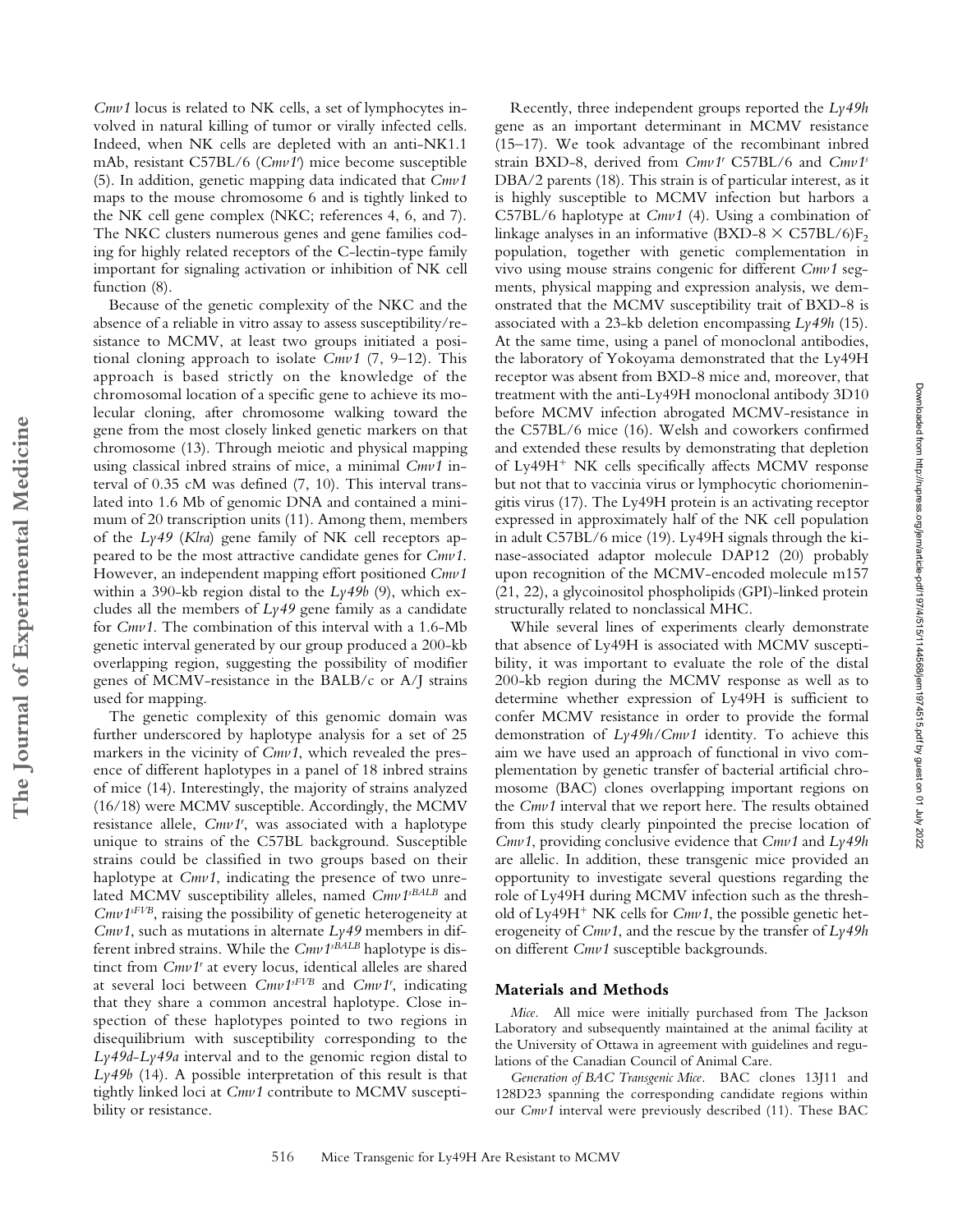clones were obtained from RPCI-23 mouse BAC library originated from DNA of C57BL/6 (*Cmv1r* MCMV-resistant) strain (Research Genetics). The BAC DNA was isolated by the alkaline lysis method with gentle handling to prevent the breakage of BAC DNA, linearized by either NotI or XhoI/SalI digestion, and size fractionated on 1% low melting agarose gel using pulsed field gel electrophoresis (PFGE; 6 V/cm, 120 angle, 6 s of switching time for 24 h). The BAC insert DNA was recovered from the gel by  $\beta$ -Agarase I treatment (New England BioLabs, Inc.) without exposure to UV light, as described (23), and purified by dialysis for 4 h against microinjection buffer (10 mM Tris, pH 7.5, 0.1 mM EDTA) by floating on a Millipore VSWP 2500 (pore  $0.05 \mu m$ ) filter disc. The BAC DNA was microinjected into fertilized pronucleus of fertilized eggs derived from FVB/N at 1.5 ng/ $\mu$ l concentration. After injection, the eggs were transferred into the oviduct of 0.5-d pseudopregnant foster CD-1 female mice. All procedures for generating BAC transgenic mice were performed at the transgenic facility of the Ottawa Hospital Research Institute or McGill University. Transgenic founders were identified via PCR (see below) and subsequently bred to BXD-8, FVB/N, and BALB/c mice by serial backcrossing.

*Genomic DNA Analysis.* To identify the presence of BAC DNA, tail DNA was extracted using alkaline lysis. Briefly, a 2-mm tail biopsy was incubated in  $600 \mu l$  of a 50 mM NaOH solution at 95°C for 20 min with mixing every 5 min. At the end of the incubation, the DNA solution was vortexed for 30 s and neutralized by adding 50  $\mu$ l of 1 M Tris (pH 7.0). Aliquots of 2  $\mu$ l of this solution were used for PCR reactions. A first round of PCR screening was done using the following set of primers: 5'-GCCGCTAATACGACTCACTATAGGG-3' and 5'-GAA-GATTTGCAGGCCAGGAG-3' (amplified a 163-bp fragment from the T7-end of BAC 13J11 vector-insert junction) and 5'-CCGTCGACATTTAGGTGACAC-3' and 5'-CTGAGT-TCAATTCCTAATTC-3' (amplified a 187-bp fragment from the SP6-end of BAC 13J11 vector-insert junction); 5'-GC-CGCTAATACGACTCACTATAGGG-3' and 5'-TCCTGCA-GAAATCAGAGTTCTGTT-3 (amplified a 74-bp fragment from the T7-end of BAC 128D23 vector-insert junction) and 5'-CCGTCGACATTTAGGTGACAC-3' and 5'-GGGGACT-GAAAGATAGAAGTG-3' (amplified a 222-bp fragment from the SP6-end of BAC 128D23 vector-insert junction). To confirm the integrity of BAC DNA in the transgenic mice, several internal polymorphic markers were tested by PCR with previously reported primer pairs (14, 15). In addition, *Ly49e* and *D6Ott115* primer pairs (10) were used to determine the *Cmv1* phenotype of mice bred into the BALB/c background. To determine the copy number of transgene on founder animal, 20 ng of tail DNA was semiquantitatively analyzed by PCR at three different cycles and their intensity compared with corresponding sample from homozygous C57BL/6 mice. Oligos specific for *Ly49h* intron1 were used to amplify B6 copies and the sequence of the oligos were,  $D6Ott151-F: 5' - GTGCTACCACTGAAAACCA-$ TTG-3' and *D6Ott151*-R: 5'-CTGTCTCTTGAGTCACCT-GCAC-3'.

*Detection of Transgene Expression by PCR Analysis.* Transgene expression was detected by semiquantitative RT-PCR. Briefly, total splenic RNA was extracted using Trizol reagent (Life Technologies), and  $2 \mu$ g of total RNA was reverse transcribed using oligo-dT primers and Superscript II reverse transcriptase according to the manufacturer's protocols (Life Technologies). Gene specific oligonucleotides for the PCR step were, *EST335500*-F: 5-GGCCGTGGTCGCAGTGAACT-3 and *EST335500*-R:

5-GCTGGCTTCTCTGGCCACCT-3; *Ly49d*-F: 5-GGCT-CAAGGAGACACGGAAG-3' and Ly49d-R: 5'-TCCCAAA-ATCTTCCAGATTG-3; *Ly49h*-F: 5-AGCCTCTTAGGG-GATACAGAC-3' and *Ly49h*-R: 5'-TGTCAAGATAGAT-AGGAGAGG-3; *Ly49i*-F: 5-GATGAATGAGCCGGAG-GTC-3' and *Ly49i-R*: 5'-TTTCACTGTTCCATCTGTCCT-3'; *Gapdh-F:* 5'-ACCACAGTCCATGCCATCAC-3' and Gapdh-R: 5'-TCCACCACCCTGTTGCTGTA-3'.

*Production of Anti-Ly49H Antibodies.* Antibodies against Ly49H were generated in rabbits using a bacterial glutathione S transferase (GST)-fusion protein encompassing amino acids residues 1 to 44 which corresponds to the entire cytoplasmic domain of Ly49H. The anti-Ly49H serum was adsorbed on GST-sepharose 4B beads and anti-Ly49H antibodies were immunoaffinity purified on GST/Ly49H fusion protein coupled to sepharose beads as described (24).

*Flow Cytometric Analysis.* To isolate splenic leukocytes, spleen was ground between rough surfaces of glass slides and treated with Red Blood Cell Lysing Buffer (Sigma-Aldrich) to remove red blood cells. For isolation of leukocytes from liver, the organ was homogenized with a tissue grinder and the homogenate was passed through a fine metal screens to remove large debris and cell clumps. Then, 25% of hepatic cells were layered over Lympholyte-M (Cedarlane) and centrifuged for 20 min at 1,500 *g* at room temperature to remove red blood cells. After centrifugation, a lymphocyte layer at the interface was collected using Pasteur pipette. NK cells were enriched from spleen and liver leukocytes by magnetic positive separation using anti-DX5 microbeads following the manufacturer's protocol (MACS®; Miltenyi Biotec). The freshly purified  $DX5+NK$  cells were stained for surface expression of DX5 using PE-conjugated murine anti-DX5 (BD Biosciences). After washing, the cells were fixed, permeabilized and internally stained for cytoplasmic tails of Ly49H receptor. FITC-conjugated anti–rabbit IgG (BD Biosciences) was used to stain polyclonal anti-Ly49H that was previously bound. Cell population was analyzed by flow cytometry on an Epics analyzer (Coulter).

*Cmv1 Phenotype.* Mice between 6 and 8 wk of age were challenged with a virulent stock of the MCMV Smith strain (7) originally obtained from the American Type Culture Collection. Mice were injected intraperitoneally with 0.2 ml of PBS containing  $5 \times 10^3$  PFU of MCMV. At 3 d after infection, the degree of viral replication in the spleen and the liver was determined by plaque assay in mouse embryonic fibroblasts as described (7).

*Statistical Analysis.* Significance of the differences observed for viral titers or the size of  $Ly49H<sup>+</sup> N K$  cell population in reference to control nontransgenic groups or between transgenic lines was assessed using the two-tailed Student's *t* test.

#### **Results**

*Characterization of BAC Clones Used in Transgenesis.* In the absence of an in vitro system for *Cmv1*, we used in vivo complementation with BAC clones expressed in transgenic mice as a functional assay for the *Cmv1* gene. We reasoned that introduction of the dominant *Cmv1r* (C57BL/6) allele onto a recessive *Cmv1<sup>s</sup>* background should produce F<sub>1</sub> progeny uniformly resistant to MCMV infection. High resolution genetic and physical mapping of the *Cmv1* interval identified a minimal genetic interval that is flanked by the markers *D6Ott8* and *D6Ott115* and which corresponds to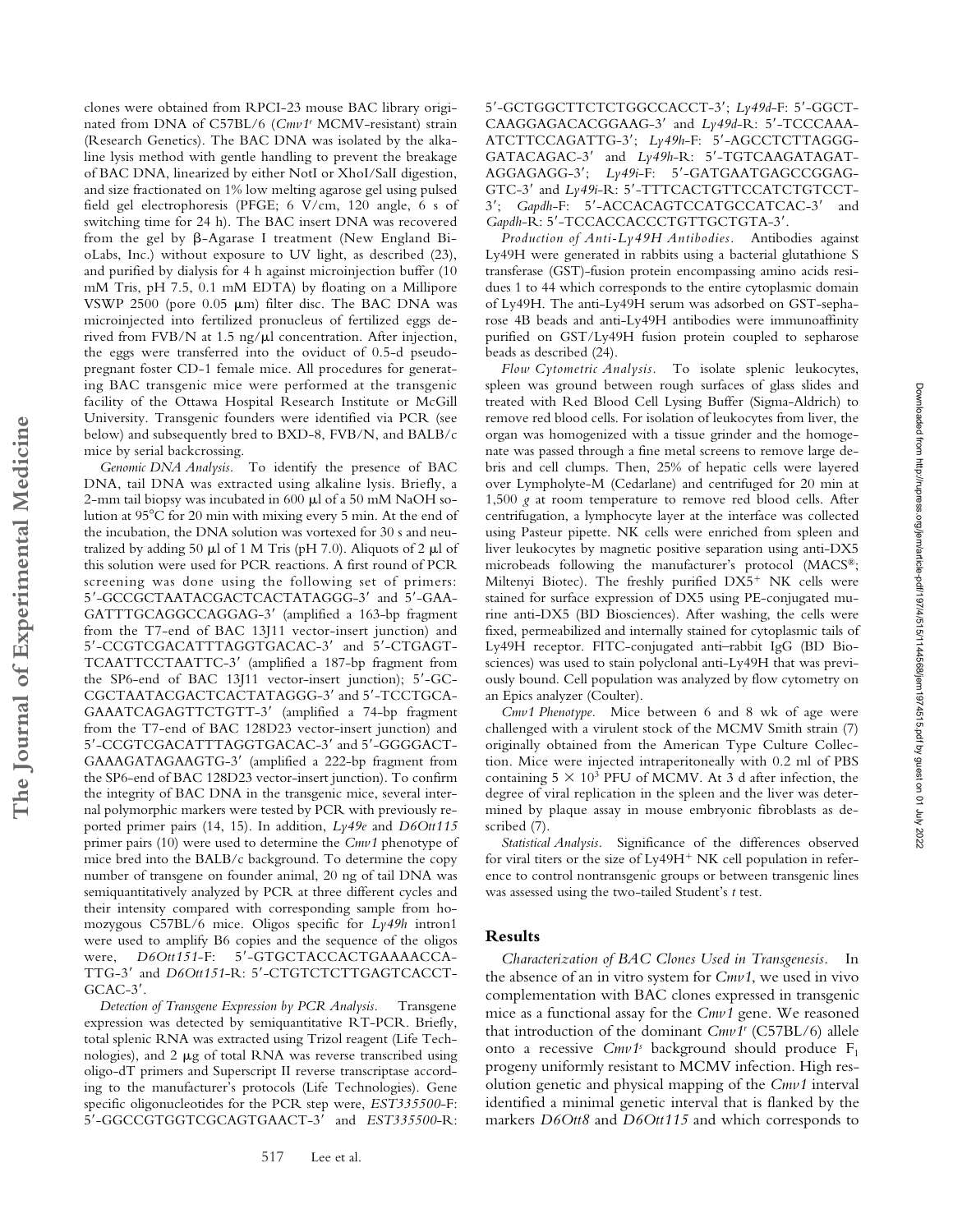

a physical distance of  $\sim$ 1.6 Mb of genomic DNA (Fig. 1, A and B; references 10 and 11). Within this large interval, two regions were of particular interest for complementation analysis: a distal candidate region of  $\sim$ 200 kb that corresponds to the common domain for *Cmv1* as defined from two independent mapping efforts (9, 10), and a proximal candidate region of  $\sim$ 23 kb encompassing  $Ly$ 49h whose absence is associated with susceptibility to cytomegalovirus in BXD-8 mice (Fig. C; references 15 and 16).

In the process of cloning *Cmv1*, we have previously completed a physical map in the *Cmv1* interval using a series of 73 overlapping BAC clones and screened the BAC clones to provide genomic segments fully encompassing each candidate region (11). Based on these considerations, BAC clones 13J11 and 128D23 were identified for complementation analysis (Fig. 1 C). The BAC 13J11 spans the common *Cmv1* interval (200 kb) as shown by the presence of marker *200H7L*, a YAC end defining the proximal boundary of *Cmv1* in Brown et al.'s map (9), as well as *D6Ott115*, a marker defining the distal end of the *Cmv1* interval in Depatie et al.'s map (10). Genomic DNA sequence analysis indicated the presence of at least three different transcription units in BAC 13J11, including a pseudogene for one of the chromatine proteins of the High Mobility Group (25) and the gene for the taste receptor T2R (26) localized distal to *D6Ott115*. The third gene, which presents 5 copies, corresponds to *EST335500* (Gen-Bank/EMBL/DDBJ accession no. W18806), a novel spleen-specific gene whose expression is absent in the susceptible BALB/c strain (see below). The BAC clone 128D23 is located in the middle of *Ly49* gene cluster where it overlaps the 23-kb deletion present in the BXD-8 strain. This BAC clone contains five *Ly49* genes, three functional genes (*Ly49d, Ly49h*, *and Ly49i*) and two pseudogenes (*Ly49k and Ly49n*) as deduced from its availFigure 1. Genomic targets for transgenic analysis of the *Cmv1* locus. (A) Composite genetic linkage map of mouse chromosome 6 in the vicinity of *Cmv1*. The order and distances of the loci was determined by pedigree analysis. The centromere is represented by a black circle. Recombination frequencies in centimorgan (cM) are shown below the chromosome. *Nk1.1*, *Cd69*, *Cd94*, and *Nkg2d* code for C-lectin type receptors. *Prp*, prolin-rich protein; *Tel*, translocation-etsleukemia (reference 7). (B) Blowup of the minimal genetic interval between *D6Ott8* and *D6Ott115* and transcriptional map showing candidate genes for *Cmv1*. Arrows indicate the minimal *Cmv1* interval as defined by Depatie et al. (references 10 and 11) and Brown et al. (reference 9) (C). Localization of BAC clones used for transgenesis (reference 11).

Downloaded from http://rupress.org/jem/article-pdf/197/4/515/1144568/jem1974515.pdf by guest on 01 July 2022

Downloaded from http://rupress.org/jem/article-pdf/197/4/518/1144568/jem1974515.pdf by guest on 01 July 2022

able genomic DNA sequence (GenBank/EMBL/DDBJ accession no. AC090127).

*Production and Analysis of BAC Transgenic Mouse Lines for Clone 13J11.* We generated transgenic mice by injection of purified BAC insert DNA into the male pronucleus of FVB/N zygotes. Transgenic mice were identified by PCR amplification of the BAC vector-insert junctions ends and by the presence of internal polymorphic markers as indicated in Fig. 2 A. In summary, 3 out of 20 founder animals were positive for the transgenic markers and carried an intact 210 kb transgenic construct (Fig. 2 A). The F1 progeny of founder animals with BALB/c were analyzed by the PCR approach, indicating transmission of the transgene to  $\sim$ 50% of their progeny as expected for nonmosaic germline transmission.

To demonstrate proper expression of genes encoded in BAC 13J11, we took advantage of the fact that only the C57BL/6 allele of *EST335500* is expressed in the mouse spleen. As shown in Fig. 2 B, high levels of *EST335500* RT-PCR product were obtained in spleen of the three transgenic lines as well as from C57BL/6 RNA. No product was observed in BALB/c samples. A control RT-PCR with *Gapdh* primers demonstrates similar results for all samples, indicating that the RNA used as starting material was consistent in quality and quantity in all the animals and that genes in the construct were expressed in transgenic animals (Fig. 2 B).

To examine the effect of BAC 13J11 in resistance to MCMV, transgenic founders were backcrossed with BALB/c, a susceptible strain used for mapping of *Cmv1* (9, 10). After the acquisition of the context of homozygous *Cmv1sBALB* haplotype in the *Cmv1* interval, transgenic and nontransgenic siblings were infected with MCMV and viral titers in the spleen were measured 3 d after infection. As shown in Fig. 2 C, no protective effect was observed in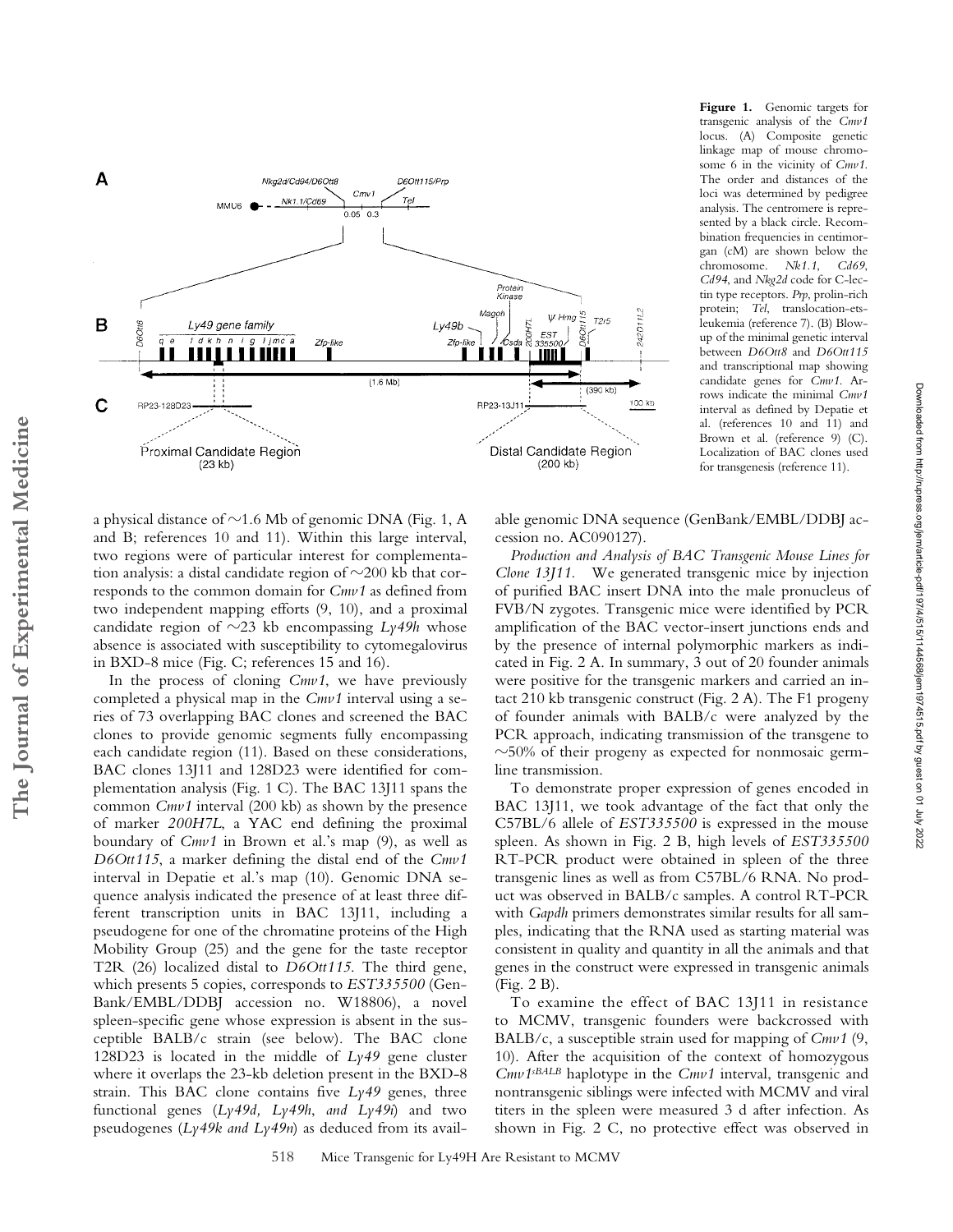

Figure 2. Characterization of BAC clone 13J11 transgenic lines. (A) Physical map of BAC clone 13J11 with the localization of markers used for identification of transgenic lines by PCR. The black bar indicates the physical domain common to two independent mapping efforts for *Cmv1* (references 9 and 10). The  $(+)$  indicates a positive result in STS content analysis of transgenic founder animals. (B) RT-PCR for *EST335500* and *Gapdh* control RNA from spleens of wild-type strains and transgenic lines mice. (C) Replication of MCMV in the spleen and liver of inbred and transgenic lines. Viral titers in the organs of mice per group were determined by plaque assay 3 d after infection with  $5 \times 10^3$  PFU of MCMV.

transgenic mice, which presented a viral load identical to BALB/c (Cmv1<sup>s</sup>) and 10<sup>2</sup>-10<sup>3</sup> times higher than the resistant C57BL/6 mice. Taken together, these results indicate that neither *EST335500* nor any other genes in the 210-kb region covered by 13J11 confer resistance to cytomegalovirus infection, excluding the presence of MCMV-resistance genes within this genomic domain.

*Production and Analysis of BAC Transgenic Mouse Lines for Clone 128D23.* The BAC 128D23 transgenic mice were produced by microinjection of FVB/N (*Cmv1s* ) zygotes, and founder animals were analyzed by PCR with several markers as shown in Fig. 3 A to identify transgenic mice. A summary of the BAC transgenic lines and their characteristics is presented in Table I. Out of 40 progenies, six founders were shown to present an intact 128D23 insert, while two of them missed one of two BAC ends (Fig. 3 A). Interestingly, founder 043 showed discontinuous sequence tagged site (STS) content, indicating possible rearrangement

between *Ly49f* and *Ly49n*. Transgene copy number in founder animals was determined using semiquantitative PCR with *Ly49h*-specific primers. The range of transgene copy numbers was 1 copy in line Tg915, 2 copies in line Tg831 and 3–4 copies in line Tg832 (Fig. 3 B). Interestingly, copy number correlated well with expression of functional genes present in BAC 128D23 as shown by RT-PCR analysis using *Ly49d*, *Ly49h*, and *Ly49i* specific primer pairs (Fig. 3 C). To note, primer pairs were also allele specific for B6 transcripts since no product was detected from nontransgenic FVB/N control RNA.

To monitor expression of Ly49H in different mouse strains, we produced a polyclonal antibody against the cytoplasmic tail of the receptor. This antisera stained 52% of DX5<sup>+</sup> NK cells isolated from C57BL/6 mouse spleen consistent with previous results using an antibody directed against the extracellular domain of Ly49H (19; Fig. 4 A). No signal was observed in either FVB/N, BALB/c, or BXD-8 indicating that this anti-Ly49H polyclonal antibody does not cross-react with other members of the Ly49 family. In particular, we have shown that, with the exception of *Ly49h*, the BXD-8 strain expresses the full C57BL/6 *Ly49* repertoire, strongly supporting the specificity of the antibody (15).

Interestingly, the RNA expression of *Ly49h* strongly correlated with protein expression as determined by the size of  $Ly49H<sup>+</sup> NK$  cell population and the level of its expression on single cell. The size of the Ly49H<sup>+</sup> NK cell population varied in transgenic lines with 45 and 28% of Ly49H<sup>+</sup> NK cells in lines  $Tg832$  and  $Tg915$ , respectively  $(P < 0.005$ ; Fig. 4 B). Moreover, the median of fluorescence intensity (MFI) of the  $Ly49H<sup>+</sup> N K$  cells was significantly different with a MFI of  $5.5 \pm 0.4$  for line Tg832 and MFI of 3.6  $\pm$  0.3 for line Tg915 (P < 0.005). These differences correlated with RNA expression of *Ly49h* and may depend on either the number of *Ly49h* copy or the site of integration of the constructs. As expected, no significant expression was observed in lines Tg985 and Tg043, which lack *Ly49h* coding sequences.

Downloaded from http://rupress.org/jem/article-pdf/197/4/515/1144568/jem1974515.pdf by guest on 01 July 2022

Downloaded from http://rupress.org/jem/article-pdf/197/4/515/1144568/jem1974515.pdf by guest on 01 July 2022

*Ly49H Confers Resistance to MCMV Infection.* The phenotypic consequences of BAC128D23 expression in resistance to infection with MCMV was evaluated in the progeny of a cross between transgenic animals and the susceptible mouse strain BXD-8. This strain expresses the full *Ly49C57BL/6* repertoire with the exception of *Ly49h* (15). As shown in Fig. 4 C, transgenic expression of the 212-kb BAC 128D23 clone conferred resistance to MCMV infection in BXD-8 mice. Among the four BAC 128D23 lines included in our analysis, line Tg832 is of particular interest because it presented splenic viral titers comparable to those of resistant C57BL/6 mice (10<sup>2</sup> PFU/ spleen), whereas line Tg915 presented an intermediate phenotype (103-104 PFU/spleen; Fig. 4 C). As expected, lines Tg985 and Tg043 lacking *Ly49h* allowed uncontrolled viral replication at the same level as those of susceptible strains  $(10^{4}-10^{5} PFU/spleen)$ .

To reduce the rescuing interval further, we used the same functional assay to test a 79-kb XhoI and SalI frag-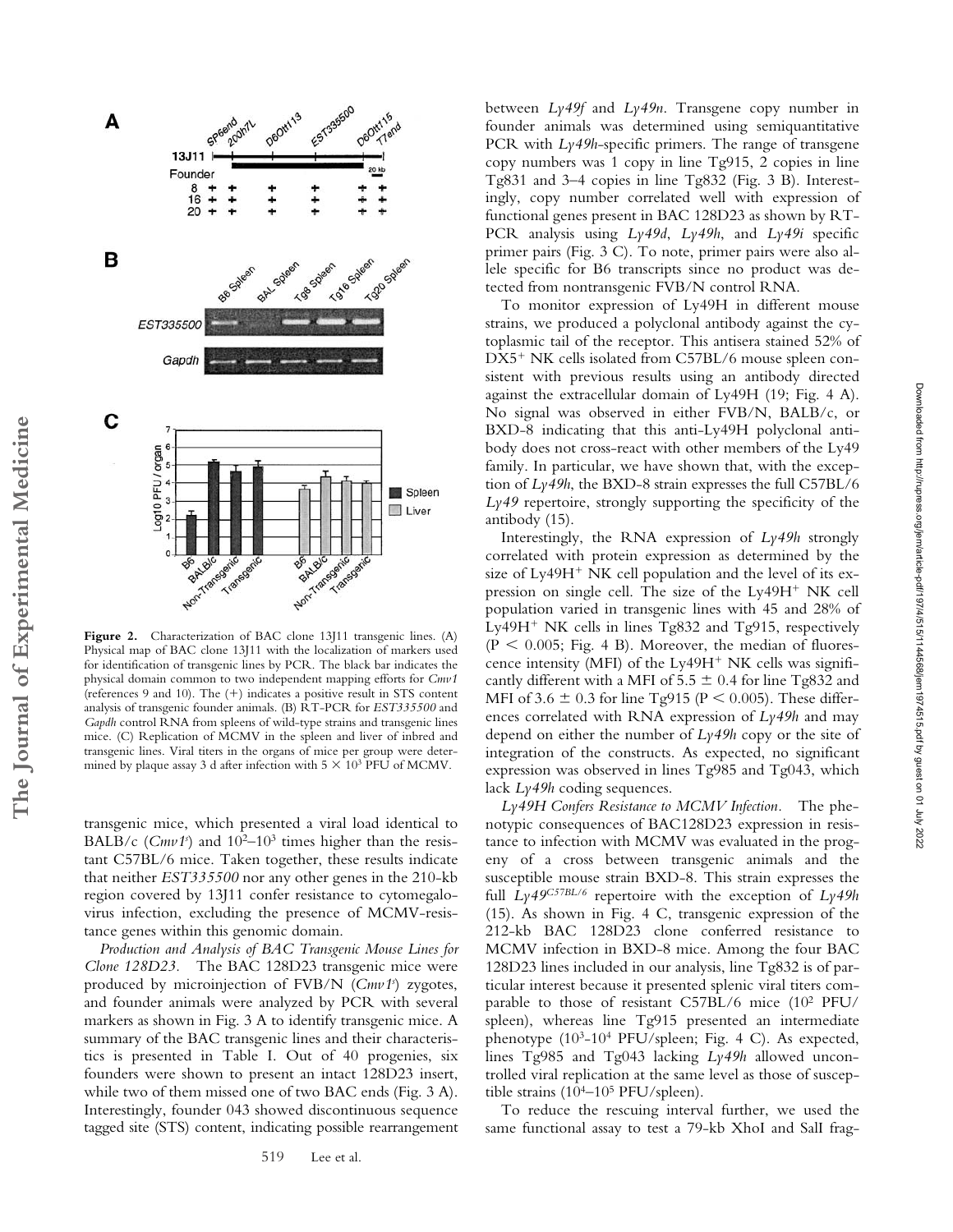

BAC clone 128D23 transgenic lines. (A) Physical map of BAC clone 128D23 with the localization of markers used for identification of transgenic lines by PCR. The localization of genes present in the BAC clone is also indicated. The  $(+)$  indicates a positive result in STS content analysis of transgenic founder animals. Restriction sites of XhoI and SalI were shown. (B) Semiquantitative PCR to determine transgene copy number on founders. *Ly49h*specific primers were used to amplify 1–7 copies of BAC DNA. Results were compared with those obtained from transgenic lines in 26 cycles of amplification. (C) RT-PCR for genes contained in BAC clone 128D23 and *Gapdh* control RNA from spleens of wild-type mice and transgenic lines. *Ly49h*, *Ly49d*, and *Ly49i* oligonucleotide primer pairs were designed to amplify specifically the C57BL/6 alleles (see Materials and Methods).

Downloaded from http://rupress.org/jem/article-pdf/197/4/515/1144568/jem1974515.pdf by guest on 01 July 2022

Downloaded from http://rupress.org/jem/article-pdf/197/4/515/1144568/jem1974515.pdf by guest on 01 July 2022

ment of BAC128D23 encompassing a single functional gene, *Ly49h*. Out of two transgenic lines carrying the complete construct (Fig. 5 A), only one line Tg814, was shown to express Ly49H in  $\sim$ 35% of DX5<sup>+</sup> NK cells (Fig. 5 B). Phenotypic analysis of line Tg814 demonstrated that transgenic animals acquired MCMV resistance upon introduction of the 79-kb transgene (Fig. 5 C). It is important to note, however, that at this early time point the effect of

*Cmv1* (or the transgene) is observed primarily in the spleen (see below; reference 4). The proper expression of Ly49H in line Tg814 indicates that *Cmv1* gene and its requisite regulatory sequences are contained within the genomic construct. These results showed that MCMV susceptibility can be reversed by proper expression of a single functional gene, *Ly49h*, thereby providing the formal demonstration of allelism between *Ly49h* and *Cmv1*. In addition, partial

| Transgenic line                        | Integration of<br><b>BAC DNA</b> | Ly49h<br>copy no. | expression | $Ly_49h$ RNA Protein expression<br>of $Ly$ 49 $H$ <sup>a</sup> | MFI of<br>$Ly49H^+$ cells <sup>b</sup> | Viral titer<br>on spleen <sup>c</sup> |
|----------------------------------------|----------------------------------|-------------------|------------|----------------------------------------------------------------|----------------------------------------|---------------------------------------|
| 212 kb full BAC 128D23                 |                                  |                   |            |                                                                |                                        |                                       |
| Tg832                                  | Intact                           | $3 - 4$           | $+++$      | $45.3 \pm 3\%$                                                 | $5.5 \pm 0.4$                          | $2.1 \pm 0.4$                         |
| Tg915                                  | Intact                           |                   | $^{+}$     | $28 \pm 2\%$                                                   | $3.6 \pm 0.3$                          | $3.1 \pm 0.4$                         |
| Tg985                                  | Partial                          | $\theta$          | No.        | $6 \pm 1\%$                                                    | N/D                                    | $4.8 \pm 0.3$                         |
| Tg043                                  | Partial                          | $\theta$          | No         | $3 \pm 1\%$                                                    | N/D                                    | $4.7 \pm 0.4$                         |
| 79 kb Sall-XhoI fragment of BAC 128D23 |                                  |                   |            |                                                                |                                        |                                       |
| Tg796                                  | Intact                           | N/D               | No.        | N/D                                                            | N/D                                    | $4.5 \pm 0.2$                         |
| Tg814                                  | Intact                           | N/D               | $++$       | $35 \pm 2\%$                                                   | $4.6 \pm 0.3$                          | $2.3 \pm 0.2$                         |

**Table I.** *Summary of Genetic and Phenotypic Analysis of Transgenic Mice Expressing Ly49H*

Data analyzed on four mice in each group on FVB/N background, except for Tg814, of which three mice were analyzed. Similar data were obtained for transgenic mice in the context of the BXD-8 or BALB/c.

<sup>a</sup>Indicates the percentage of Ly49H<sup>+</sup> population among  $\rm{DX5^{+}}$  cells in the spleen (mean  $\pm$  SD).

<sup>b</sup>Indicates median of fluorescence intensity of Ly49H<sup>+</sup> cells (mean  $\pm$  SD).

"Indicates log<sub>10</sub> PFU/organ (mean  $\pm$  SD). For controls, viral titers for resistant C57BL/6 and susceptible FVB/N were 2.0  $\pm$  0.3 and 4.5  $\pm$  0.2, respectively.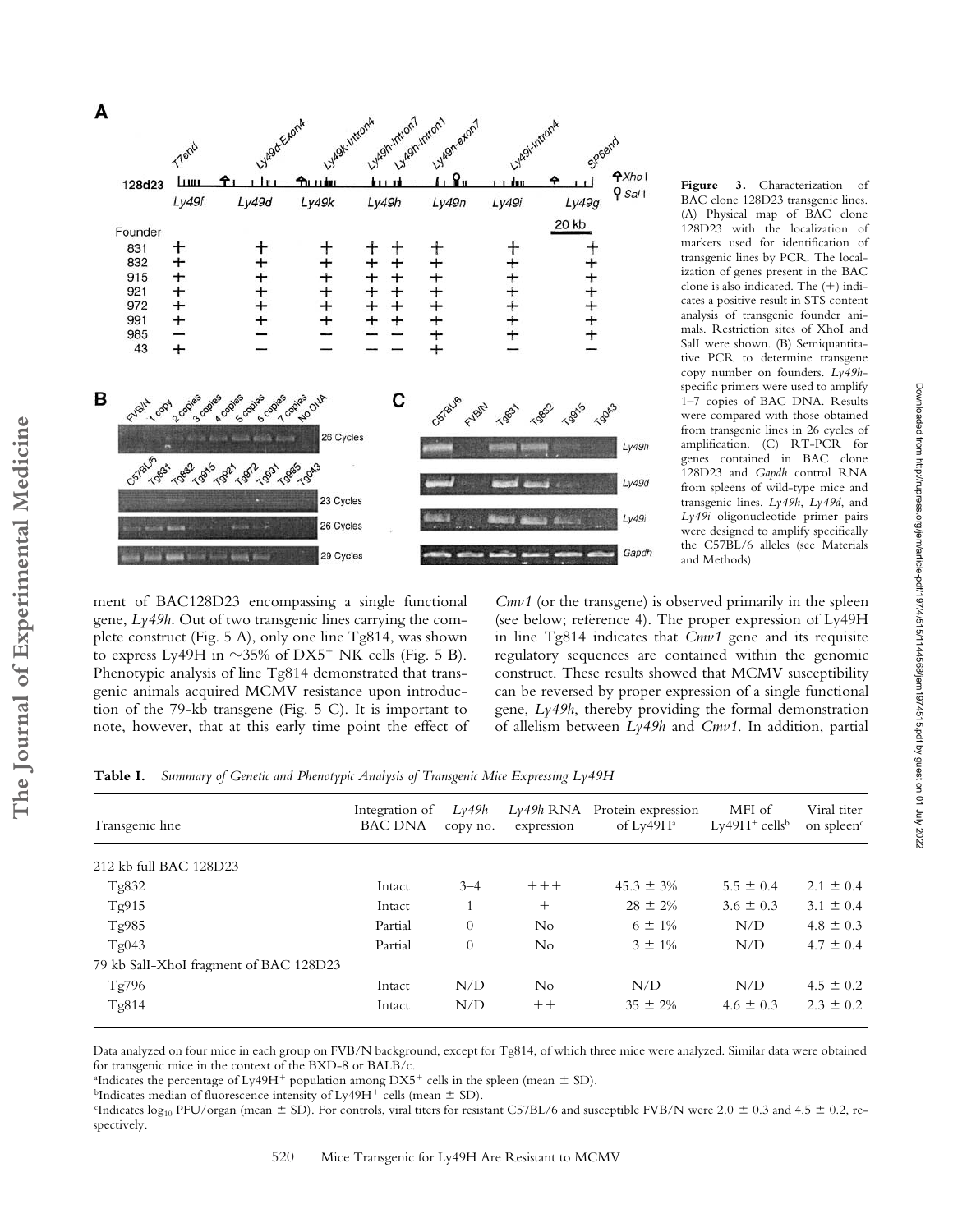

**Figure 4.** Acquisition of MCMV-resistance in BAC clone 128D23 transgenic lines. (A) Enriched NK cell preparations from spleens of wild-type strains were stained with the mAb DX5 and the rabbit polyclonal antibody against the cytoplasmic domain of the Ly49H peptide reported here. The numbers in the density plots indicate the percentage of DX5<sup>+</sup> lymphocytes either Ly49H<sup>-</sup> or Ly49H<sup>+</sup>. (B) Enriched NK cell preparations from spleens of BAC 128D23 transgenic lines were stained with the monoclonal antibody DX5 and the rabbit polyclonal antibody against the cytoplasmic domain of the Ly49H. The numbers in the density plots indicate the percentage of DX5<sup>+</sup> lymphocytes either Ly49H<sup>-</sup> or Ly49H<sup>+</sup>. (C) Replication of MCMV in the spleen of wild-type and transgenic lines. Viral titers in the spleen of five mice per group were determined by plaque assay 3 d after infection with 5  $\times$  10<sup>3</sup> PFU of MCMV. Statistically significant differences were observed between transgenic (Tg832, Tg915) and nontransgenic mice at P values of < 0.0005.



Figure 5. A 79-kb genomic construct containing Ly49H confers resistance to MCMV infection. (A) Physical map of a 79-kb fragment with the localization of markers used for identification of transgenic lines by PCR. The localization of genes present in the BAC clone is also indicated. Restriction sites of XhoI and SalI used to generate the 79-kb fragment were shown. The (+) indicates a positive result in STS content analysis of transgenic founder animals. (B) Enriched NK cell preparations from spleens of lines Tg832 and Tg814 were stained with the mAb DX5 and the rabbit polyclonal antibody against the cytoplasmic domain of the Ly49H. The numbers in the density plots indicate the percentage of  $DX5^+$  lymphocytes either  $Ly49H^-$  or Ly49H<sup>+</sup>. (C) Replication of MCMV in the spleen and liver of wild-type and transgenic lines. Viral titers in the spleen of five mice per group were determined by plaque assay 3 d after infection with  $5 \times 10^3$  PFU of MCMV.

recovery observed in line Tg915 shows a gene dosage effect indicating a threshold value in providing resistance above  $28\%$  of Ly49H<sup>+</sup> cells.

*Ly49H Confers Resistance to MCMV Infection Independently of the Genetic Background.* With the exception of the 23 kb deletion encompassing *Ly49h*, the susceptible BXD-8 and the resistant C57BL/6 strains are identical at the *Cmv1* locus (15). In contrast, classical inbred strains present two independent susceptible haplotypes. In particular, susceptible BALB/c and A/J (used for genetic mapping) and FVB/N (used for transgenesis) present unrelated haplotypes for all loci analyzed in the vicinity of *Cmv1* (14). These results indicated two independent origins for the MCMV susceptibility Cmv1<sup>s</sup> allele and suggested the possibility of genetic heterogeneity at *Cmv1*, such as mutations in alternate *Ly49h* members in different inbred strains. In addition, a BALB/c modifier gene of MCMV resistance has been proposed to be present in the distal candidate region (9). Moreover the susceptibility to MCMV has been shown to be controlled by various cytokines and chemokines such as IFN- $\alpha$ ,  $\beta$ , IL-12, TNF, and macrophage inflammatory protein 1 $\alpha$  (MIP-1 $\alpha$ ; references 27–29) whose expression is very diverse in different genetic backgrounds (30, 31). Thus, the rescue by the transfer of *Ly49h* might be influenced by the variable level of expression of these molecules.

To evaluate a possible effect of the genetic background in MCMV susceptibility, the response of transgenic mice to MCMV infection was investigated in the context of a homozygous *Cmv1sBALB* and *Cmv1sFVB* background. Five animals from lines Tg832 and Tg915 were analyzed as described above. As shown in Fig. 6, A and B, both lines supported similar levels of MCMV replication to those obtained in the BXD-8 background, supporting a critical role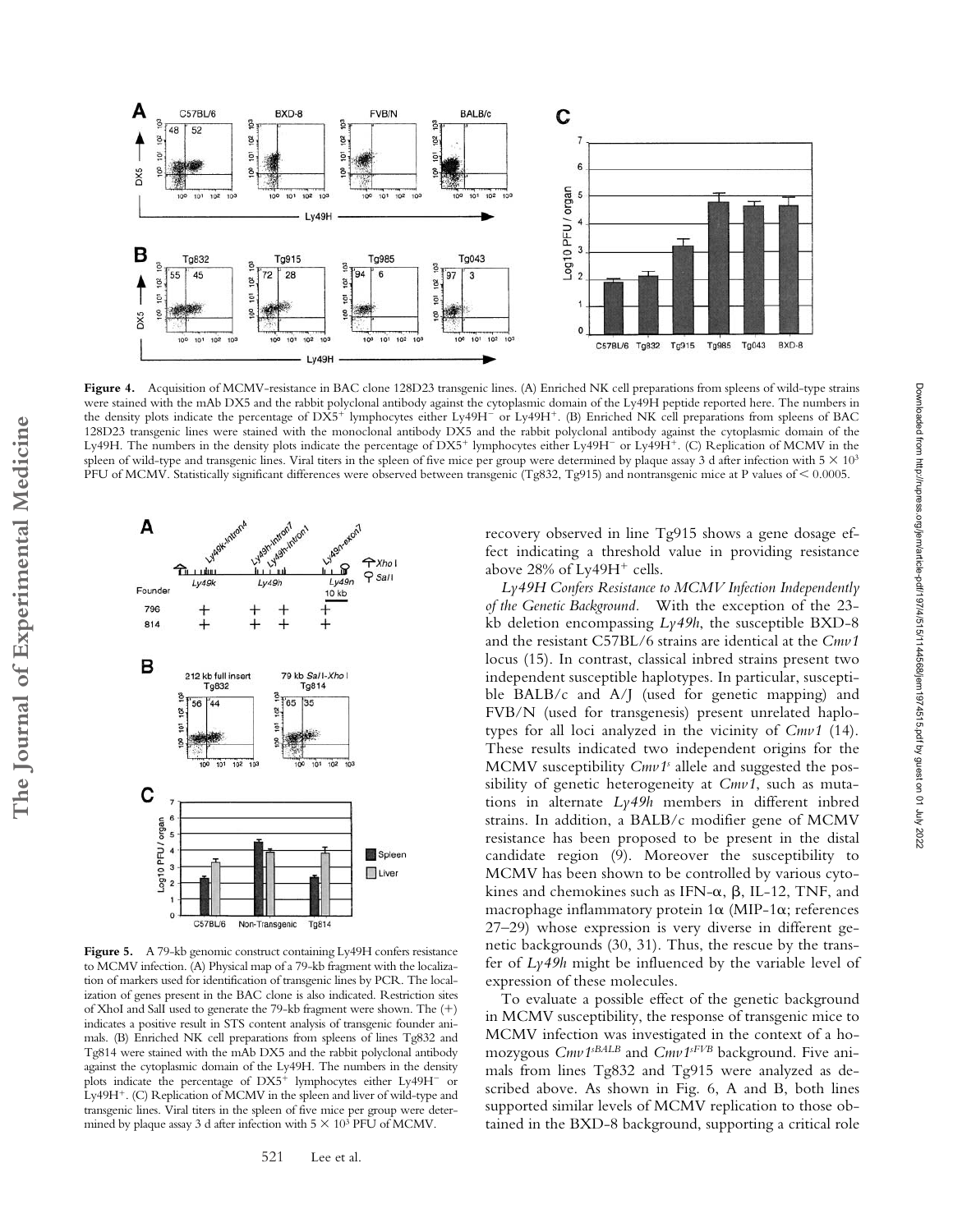

Figure 6. Ly49H confers resistance to MCMV infection independently of the genetic background. Replication of MCMV in wild-type and transgenic Tg832 and Tg915 mice in the context of homozygous FVB/N (*Cmv1sFVB*; A) and BALB/c (*Cmv1sBALB*; B) was shown. Haplotypes of *Ly49* family for *Cmv1r* (C57BL/6),  $\tilde{C}mv1^{sFVB}$  and  $\tilde{C}mv1^{sBALE}$  are shown; black boxes, B6 alleles; hatched boxes, FVB alleles; gray boxes, BALB/c alleles; white boxes indicate the absence of alleles. Viral titers in the spleen and liver of five mice per group were determined by plaque assay 3 d after infection with  $5 \times 10^3$  PFU of MCMV.

for Ly49H in MCMV resistance independent of the genetic background.

**The Journal of Experimental Medicine**

The Journal of Experimental Medicine

*Regulation of Trans-Ly49H Expression in Transgenic Mice.* The identification of Ly49H as the critical resistance factor in host response to MCMV predicted that cells expressing Ly49H should display evidence of specific activation during MCMV infection in vivo. Soon after MCMV infection, there is a general activation of NK cells to produce IFN and proliferate in the spleen (32). At later time points, there is a specific expansion of  $Ly49H<sup>+</sup>$  cells in C57BL/6 mice  $(32)$ , while expression of MIP-1 $\alpha$  promotes recruitment of NK cells and formation of inflammatory foci in the infected liver (29).

To investigate whether control sequences for clonal expansion are present in the transgenic construct, we followed Ly49H expression by  $FACS^{\circledast}$  analysis of  $DX5^+$  NK cells isolated from spleen and liver over a 1-wk period after infection. The kinetics of the  $Ly49H<sup>+</sup> N K$  cell expansion was identical for wild-type C57BL/6 mice and the line Tg832 (Fig. 7 A). The percentage of splenic and liver NK cells expressing Ly49H gradually increased during infection (Fig. 7 A). By day 7, the proportion of NK cells in spleen and liver expressing Ly49H was  $\sim$ 70%, compared with only 50% in spleens of mock-infected mice. Importantly, the increased percentage of  $Ly49H<sup>+</sup>$  cells in the liver was accompanied by an enhanced control of viral titers in these organs, supporting a direct role for this receptor in MCMV resistance in the liver (Fig. 7 B). Taken together, these results indicate a proliferation of Ly49H<sup>+</sup> NK cells during infection and demonstrate that regulation of the *Ly49h* transgene is indistinguishable from that of its endogenous counterpart in C57BL/6 mice, possibly due to specific activation through the Ly49H receptor itself.

## **Discussion**

*Ly49h* was identified as a strong candidate for *Cmv1* based on the following observations: (a) it mapped within the minimal genetic and physical intervals delineating the *Cmv1* region (11); (b) a 23-kb deletion encompassing *Ly49h* in the context of a C57BL/6 (*Cmv1r* ) is associated with susceptibility (15); (c) expression of *Ly49h* is restricted to *Cmv1r* mice (15, 16); (d) *Ly49h* encodes for a C-type lectin activating receptor specifically expressed on NK cells (19); (e) depletion of  $Ly49H<sup>+</sup> N K$  cell populations abrogates MCMV-resistance (16, 17); (f) Ly49H recognizes an MCMV-encoded molecule, m157, a GPImembrane bound protein that is expressed early during infection (21, 22).

While these data provide compelling evidence of the role of *Ly49h* in MCMV infection, important questions remain to be clarified concerning the association between *Ly49h* and *Cmv1*: (a) an independent genetic mapping effort identified a region distal to the *Ly49* cluster as associated with the MCMV-susceptibility phenotype (9), this region, referred to as the distal candidate region, was also detected by haplotype analysis in genealogically and phylogenetically unrelated inbred strains of mice (14); (b) the minimal *Cmv1* physical interval was shown to contain other genes that were potential candidates for an infection resistance locus. For example *Csda*, that encodes a putative repressor for human GM-CSF, a key molecule for macrophage maturation (33), or the spleen-specific gene, *EST335500,* described here, are both localized in the vicinity of the distal candidate region; (c) functional analysis with monoclonal antibodies could be misleading because the possibility of cross-reactivity with a yet to be identified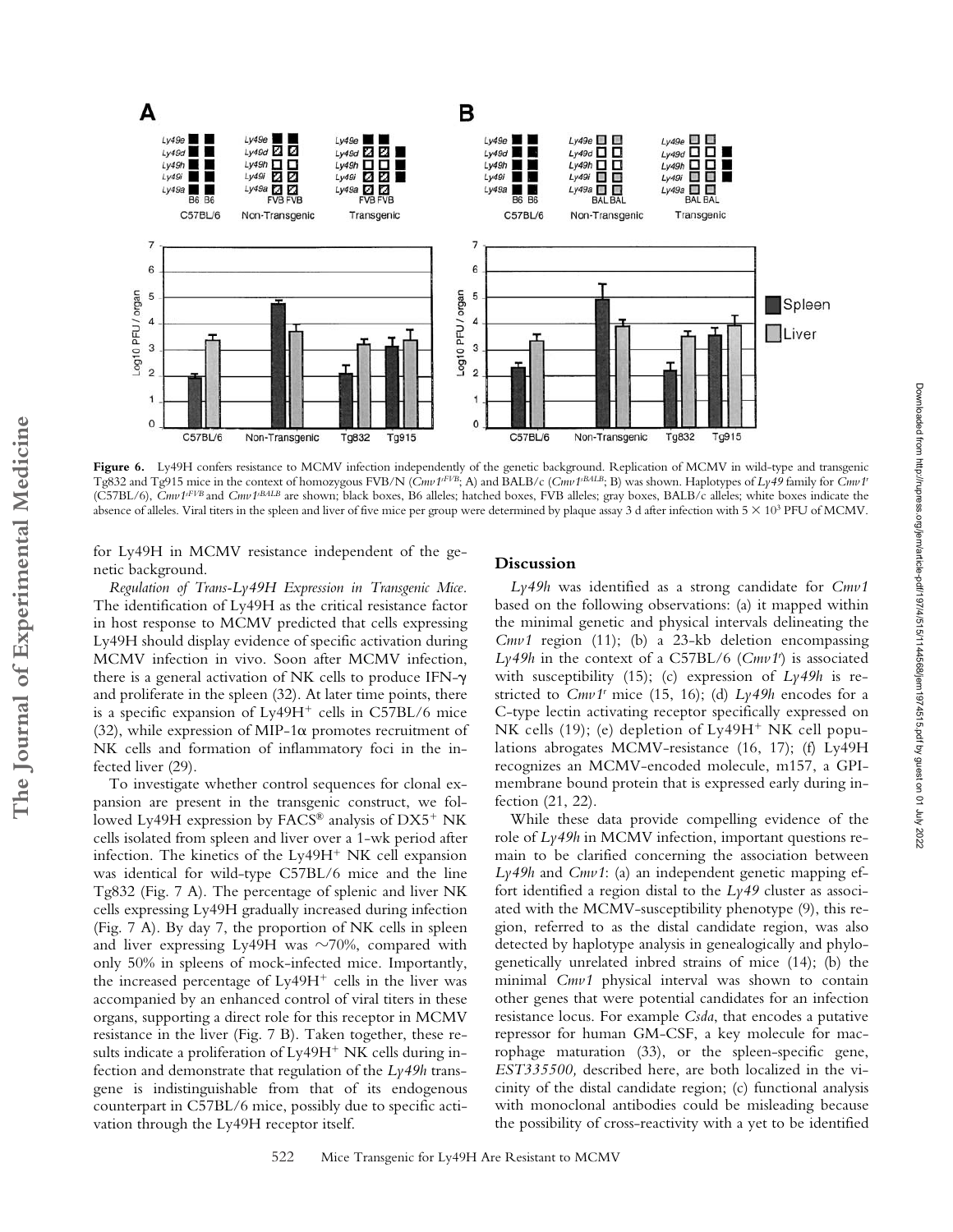

Figure 7. Kinetics of trans-Ly49H expression. (A) Ly49H expression was followed during a 1-wk period in the transgenic line Tg832 and C57BL/6 by staining with the mAb DX5 and a rabbit polyclonal antibody against the cytoplasmic domain of the Ly49H. The numbers in the density plots indicate the percentage of DX5<sup>+</sup> lymphocytes either Ly49H<sup>-</sup> or Ly49H<sup>+</sup>. Enriched NK cell preparations were obtained from spleen and liver tissues after 0, 1, 2, 3, 5, and 7 d after infection. The proportion of NK cells in liver until 3 d after infection was not determined owing to the insignificant number of DX5 cells on samples. (B) A fraction of the organ homogenates used in panel A were used to determine the course of MCMV infection at the indicated time points in transgenic Tg832 mice and wild-type C57BL/6 (Cmv1<sup>+</sup>) and FVB/N (Cmv1<sup>2</sup>) controls. Viral titers were determined by plaque after infection with 5  $\times$  10<sup>3</sup> PFU of MCMV.

member of the *Ly49* family; (d) the presence of two independent origins for the *Cmv1<sup>s</sup>* alleles, *Cmv1<sup>sFVB</sup>* or *Cmv1sBALB*, suggested that MCMV susceptibility could be associated with either independent mutations on the same gene or mutations in tightly linked genes within the *Cmv1* interval (14).

To address these questions, we performed experiments in which we transferred cloned copies of two important regions within the minimal *Cmv1* interval onto a susceptible (*Cmv1sFVB* or *Cmv1sBALB*) genetic background and analyzed the effects of this transfer on resistance to infection. In the present study, we have shown that transfer of DNA constructs that overlap the distal candidate region did not affect resistance, whereas transfer of genomic constructs overlapping *Ly49h* caused gain-of-function on an otherwise susceptible background. Moreover, using a 79-kb genomic fragment containing no functional gene other than *Ly49h*, the phenotypic rescue obtained in these experiments was complete, unambiguous, and quantitative. Combined with the previous positional cloning studies and the antibody depletion experiments, the transgenic transfer of *Ly49h* presented here unequivocally establishes that *Ly49h* and *Cmv1* are allelic.

Our results did not detect either a gain-of-function after genetic transfer of the distal construct BAC 13J11 or a lossof-function in *Ly49h*-transgenic animals in the BALB/c context. A possible effect of genes distal to the *Ly49* cluster was previously suggested by genetic analysis using crosses

between the MCMV-resistant C57BL/6 and the MCMVsusceptible BALB/c or A/J mouse strains (9). The gene *EST335500* presented here was of particular interest because it is flanked by markers defining the distal region involved in MCMV resistance and it is specifically expressed in the spleen, which is a main site of control of MCVM replication. Moreover, *EST335500* transcript is present in tissues of *Cmv1r* C57BL/6 mice, while it is absent in those of *Cmv1s* BALB/c or A/J mice, indicating a possible role in MCMV resistance. However, lack of complementation with 13J11 transgenic mice indicates that polymorphisms in this genomic domain, including those identified in *EST335500*, do not affect the MCMV response, as measured by splenic or liver viral titers. However, we cannot rule-out at this time the possibility of a MCMV strain–specific effect as we have used the original Smith strain (34), while others have used the strain K181 (9, 12, 35). K181 is considered to be a more virulent strain, as at a similar infectious dose it produces more plaques and cytopathic effects than the Smith strain, which might allow the detection of more subtle effects of genomic regions distinct from *Ly49h* in antiviral response (36). The transgenic models reported here will allow us to test this possibility.

The use of genomic DNA in transgenesis has the advantage of allowing the function and regulation of genes to be studied in conditions approaching their natural context. Indeed, this is the first study reporting successful production of mice that are transgenic for an activating NK receptor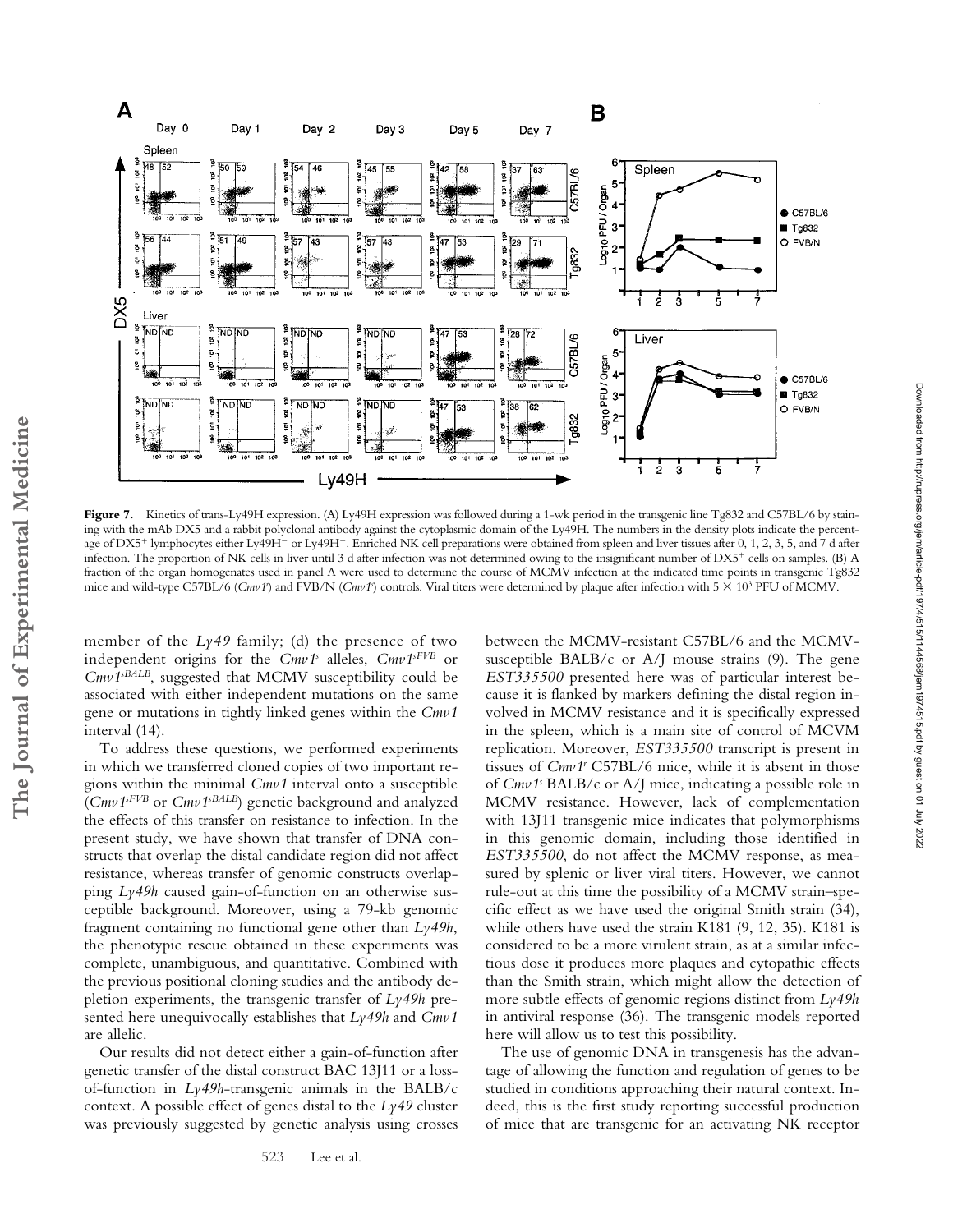whereas several transgenic mice expressing inhibitory *Ly49s* were previously generated (37–40). *Ly49* gene expression is known to be regulated in an isoform-specific fashion, by a process that restricts the number of *Ly49* genes expressed per single NK cell and generates clonal variability (19, 41, 42). Furthermore, Ly49H protein is expressed on the surface of 56% of NK1.1<sup>+</sup>CD3<sup>-</sup> splenic NK cells (19), the cell population known to be engaged by *Cmv1*. Using a polyclonal antibody specific for the cytoplasmic tail of Ly49H we observed the appearance of the Ly49H protein in transgenic NK cells and restoration of resistance to infection, suggesting that the regulatory sequences for proper expression of the gene are contained within the genomic fragment used for transgenesis. Moreover, trans-Ly49H expression seems to be NK cell specific since no expression was observed in other lymphocyte lineages, such as T or B cells in flow cytometric analysis of total splenocytes. So far, little is known about cis- and transelements that regulate activating Ly49 receptors. A comparative analysis of the promoter regions of mouse *Ly49* genes indicated the presence of two consensus binding sites for the T cell factor 1 (TCF-1), a member of the high mobility group protein family (43), immediately upstream of a predicted TATA box (44). Using TCF- $1^{-/-}$  mice, Held and coworkers demonstrated that TCF-1 was essential for acquisition but not maintenance of expression of Ly49 receptors, such as Ly49A and Ly49D, as the size of the Ly49A and D populations were greatly reduced in the knockout mice in contrast to the level of receptor expression in individual cells (45). Our results indicate that sequences within the 79-kb genomic construct are sufficient to direct proper acquisition and maintenance of Ly49H expression by a mechanism distinct to that involving TCF-1. This mechanism, however, would also act at the transcriptional level, as Ly49H protein levels, determined by both the size of  $Ly49H<sup>+</sup>$  population and MFI per individual cell, parallels *Ly49h* RNA expression levels in the various transgenic lines produced here.

Our observation that the transgenic line Tg915 presented a Ly49H<sup>+</sup> cell population of reduced size and splenic viral titers intermediate to those present in *Cmv1r* or *Cmv1s* mouse strains revealed a previously unforeseen gene dosage effect for Ly49H function and defined a threshold level of  $Ly49H<sup>+</sup> N K$  cells (28%) necessary for full resistance to MCMV infection. This result indicates that line Tg915 carries a hypomorphic *Cmv1* allele, which is an allele with reduced expression compared with *Cmv1r* . This leads one to predict that transgenic overexpression of *Cmv1*/*Ly49h* in more than 50% of NK cells should have the hypermorphic effect of increased resistance - that is lower splenic viral titers and shorter span of the acute infectious phase - in comparison with C57BL/6. However, we have not observed higher levels of *Ly49h* transcript in any of the transgenic animals obtained, suggesting that upper levels of transcript and/or protein expression are tightly regulated. This might reflect the fact that expression of *Ly49* genes is developmentally controlled (42). It is thought that NK cells acquire Ly49 receptors until they

generate sufficient inhibitory signals to balance their activation signals (42, 46). Thus, overexpression of activating receptors could be deleterious for mouse development by preventing a process that is crucial to ensure the induction of NK cell self-tolerance.

Complementation was observed in two independent genetic backgrounds carrying either the susceptibility allele *Cmv1sBALB* or *Cvm1sFVB*. We have shown that a group of susceptible strains including FVB/N and 129 carry a similar haplotype at *Cmv1* that is related to that of C57BL/6, in opposition to susceptible strains such as BALB/c that do not share alleles at any of the 13 loci studied (14). This is particularly noteworthy at the level of the sequence and functional diversity for genes of the *Ly49* family. The role of inhibitory NK cell receptors in the response to MCMV is underscored by the recent characterization of MCMV mechanisms to escape NK cell recognition. MCMV is able to subvert the NK cell recognition system by deploying MHC class I homologues that confer resistance to both the innate and adaptive immune systems. Interestingly, those mechanisms may differ in different inbred strains of mice. The first of these viral encoded class I homologues to be identified (m144) was found to confer resistance to NK cell mediated attack in BALB/c mice (47) and is thus likely to represent a ligand for an inhibitory NK receptor in this strain. In a recent report, Arase et al. established that Ly49H was being activated by a second viral-encoded class I homologue known as m157 (21). Interestingly, m157 also engages the inhibitory receptor Ly49I from 129 mice but it does not bind to NK cells from BALB/c mice (21). While the presence of Ly49I in FVB/N mice remains to be confirmed, initial cloning experiments (data not shown) and haplotype analysis (14) indicate that FVB/N and 129 share a similar  $Ly$ 49 repertoire. Thus, results presented here indicate that engagement of Ly49H is sufficient to override inhibitory signals prompted by either m144 or m157.

Selective recognition of the pathogen is a key step for an effective innate immune response. The major targets of innate immune recognition are pathogen-associated molecular patterns (PAMPs; reference 48). PAMPs represent conserved molecular structures produced only by microbes and essential for their survival. Peptidoglycan and lipopolysaccharide are good examples of bacterial PAMPs. Although recognition of viral double-stranded RNA is an example of PAMP recognition, viruses pose a particular problem for specific recognition, as all the components of the virus are synthesized and assembled in the host cell. So far, two alternative strategies were shown to be used by NK cells to detect unhealthy cells: recognition of the absence of self in the case of MHC class I recognition by NK cell inhibitory receptors (49) and recognition of altered self, in the case of stress molecule recognition (ULBPs, H-60, RAE-1; reference 50). The demonstration that specific resistance to MCMV is attributed to Ly49H protein expression independently of other MCMV-mediated effects clearly demonstrates that NK cells are also able to mediate specific recognition and destruction of infected cells through individual surface receptors. Important next ques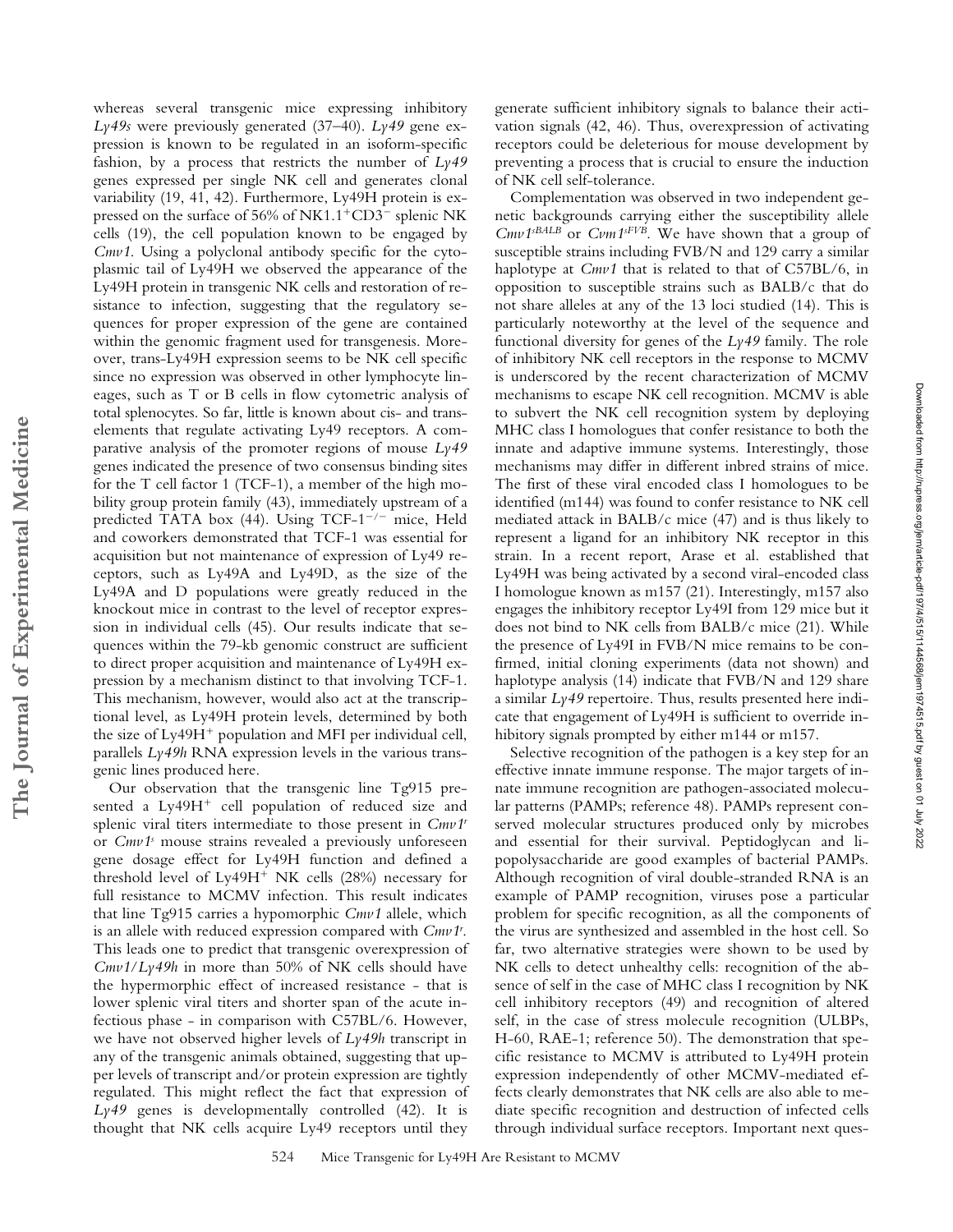tions are whether Ly49H is a component of the innate immune system that is 'hard-wired' to detect MCMV (21, 22) or whether it is less restricted in that it recognizes other yet to be identified ligands. In addition to the *Cmv1* gene, the murine NKC region has been linked to loci contributing to susceptibility to cutaneous leishmaniasis (51), ectromelia virus (52), and herpes simplex I virus (53). These susceptibility traits all involve NK cell–mediated immunity, and the C57BL/6 mouse presents the active, "resistant" allele. Transgenic mice reported here will be instrumental to test the proposal that such functions are strictly dependent on activating members of the *Ly49* family and will support a direct role of these molecules in recognition of foreign antigens.

We are grateful to Michael Wilson and Ben Koop (University of Victoria, Canada) for DNA sequence analysis of BAC 13J11. We wish to thank Svetlana Zykova, Janice Penney, Susan Gauthier, and Eduardo Diez for technical help and logistics with mouse transgenics.

Our laboratories are supported by grants from the Canadian Institutes of Health Research (CIHR). Seung-Hwan Lee is supported by a CIHR doctoral scholarship and Silvia M. Vidal is a Junior Scientist of CIHR.

*Submitted: 30 October 2002 Revised: 25 November 2002 Accepted: 13 January 2003*

#### **References**

- 1. Chalmer, J.E., J.S. Mackenzie, and N.F. Stanley. 1977. Resistance to murine cytomegalovirus linked to the major histocompatibility complex of the mouse. *J. Gen. Virol.* 37:107– 114.
- 2. Grundy, J.E., J.S. Mackenzie, and N.F. Stanley. 1981. Influence of H-2 and non-H-2 genes on resistance to murine cytomegalovirus infection. *Infect. Immun.* 32:277–286.
- 3. Allan, J.E., and G.R. Shellam. 1984. Genetic control of murine cytomegalovirus infection: virus titres in resistant and susceptible strains of mice. *Arch. Virol.* 81:139–150.
- 4. Scalzo, A.A., N.A. Fitzgerald, A. Simmons, A.B. La Vista, and G.R. Shellam. 1990. Cmv-1, a genetic locus that controls murine cytomegalovirus replication in the spleen. *J. Exp. Med.* 171:1469–1483.
- 5. Scalzo, A.A., N.A. Fitzgerald, C.R. Wallace, A.E. Gibbons, Y.C. Smart, R.C. Burton, and G.R. Shellam. 1992. The effect of the Cmv-1 resistance gene, which is linked to the natural killer cell gene complex, is mediated by natural killer cells. *J. Immunol.* 149:581–589.
- 6. Brown, M.G., S. Fulmek, K. Matsumoto, R. Cho, P.A. Lyons, E.R. Levy, A.A. Scalzo, and W.M. Yokoyama. 1997. A 2-Mb YAC contig and physical map of the natural killer gene complex on mouse chromosome 6. *Genomics.* 42:16– 25.
- 7. Depatie, C., E. Muise, P. Lepage, P. Gros, and S.M. Vidal. 1997. High-resolution linkage map in the proximity of the host resistance locus Cmv1. *Genomics.* 39:154–163.
- 8. Brown, M.G., A.A. Scalzo, K. Matsumoto, and W.M. Yokoyama. 1997. The natural killer gene complex: a genetic basis for understanding natural killer cell function and innate immunity. *Immunol. Rev.* 155:53–65.
- 9. Brown, M.G., J. Zhang, Y. Du, J. Stoll, W.M. Yokoyama,

and A.A. Scalzo. 1999. Localization on a physical map of the NKC-linked Cmv1 locus between Ly49b and the Prp gene cluster on mouse chromosome 6. *J. Immunol.* 163:1991– 1999.

- 10. Depatie, C., A. Chalifour, C. Pare, S.H. Lee, S.M. Vidal, and S. Lemieux. 1999. Assessment of Cmv1 candidates by genetic mapping and in vivo antibody depletion of NK cell subsets. *Int. Immunol.* 11:1541–1551.
- 11. Depatie, C., S.H. Lee, A. Stafford, P. Avner, A. Belouchi, P. Gros, and S.M. Vidal. 2000. Sequence-ready BAC contig, physical, and transcriptional map of a 2-Mb region overlapping the mouse chromosome 6 host-resistance locus Cmv1. *Genomics.* 66:161–174.
- 12. Scalzo, A.A., M.G. Brown, D.T. Chu, J.W. Heusel, W.M. Yokoyama, and C.A. Forbes. 1999. Development of intranatural killer complex (NKC) recombinant and congenic mouse strains for mapping and functional analysis of NK cell regulatory loci. *Immunogenetics.* 49:238–241.
- 13. Boehm, T. 1998. Positional cloning and gene identification. *Methods.* 14:152–158.
- 14. Lee, S.H., J. Gitas, A. Zafer, P. Lepage, T.J. Hudson, A. Belouchi, and S.M. Vidal. 2001. Haplotype mapping indicates two independent origins for the Cmv1s susceptibility allele to cytomegalovirus infection and refines its localization within the Ly49 cluster. *Immunogenetics.* 53:501–505.
- 15. Lee, S.H., S. Girard, D. Macina, M. Busa, A. Zafer, A. Belouchi, P. Gros, and S.M. Vidal. 2001. Susceptibility to mouse cytomegalovirus is associated with deletion of an activating natural killer cell receptor of the C-type lectin superfamily. *Nat. Genet.* 28:42–45.
- 16. Brown, M.G., A.O. Dokun, J.W. Heusel, H.R. Smith, D.L. Beckman, E.A. Blattenberger, C.E. Dubbelde, L.R. Stone, A.A. Scalzo, and W.M. Yokoyama. 2001. Vital involvement of a natural killer cell activation receptor in resistance to viral infection. *Science.* 292:934–937.

Downloaded from http://rupress.org/jem/article-pdf/19714/1915/1144568/jem1974515.pdf by guest on 01 July 2022 Downloaded from http://rupress.org/jem/article-pdf/197/4/515/1144568/jem1974515.pdf by guest on 01 July 2022

- 17. Daniels, K.A., G. Devora, W.C. Lai, C.L. O'Donnell, M. Bennett, and R.M. Welsh. 2001. Murine cytomegalovirus is regulated by a discrete subset of natural killer cells reactive with monoclonal antibody to Ly49H. *J. Exp. Med.* 194:29– 44.
- 18. Taylor, B.A., C. Wnek, B.S. Kotlus, N. Roemer, T. Mac-Taggart, and S.J. Phillips. 1999. Genotyping new BXD recombinant inbred mouse strains and comparison of BXD and consensus maps. *Mamm. Genome.* 10:335–348.
- 19. Smith, H.R., H.H. Chuang, L.L. Wang, M. Salcedo, J.W. Heusel, and W.M. Yokoyama. 2000. Nonstochastic coexpression of activation receptors on murine natural killer cells. *J. Exp. Med.* 191:1341–1354.
- 20. Gosselin, P., L.H. Mason, J. Willette-Brown, J.R. Ortaldo, D.W. McVicar, and S.K. Anderson. 1999. Induction of DAP12 phosphorylation, calcium mobilization, and cytokine secretion by Ly49H. *J. Leukoc. Biol.* 66:165–171.
- 21. Arase, H., E.S. Mocarski, A.E. Campbell, A.B. Hill, and L.L. Lanier. 2002. Direct recognition of cytomegalovirus by activating and inhibitory NK cell receptors. *Science.* 296:1323– 1326.
- 22. Smith, H.R., J.W. Heusel, I.K. Mehta, S. Kim, B.G. Dorner, O.V. Naidenko, K. Iizuka, H. Furukawa, D.L. Beckman, J.T. Pingel, et al. 2002. Recognition of a virus-encoded ligand by a natural killer cell activation receptor. *Proc. Natl. Acad. Sci. USA.* 99:8826–8831.
- 23. Huxley, C. 1998. Exploring gene function: use of yeast artificial chromosome transgenesis. *Methods.* 14:199–210.